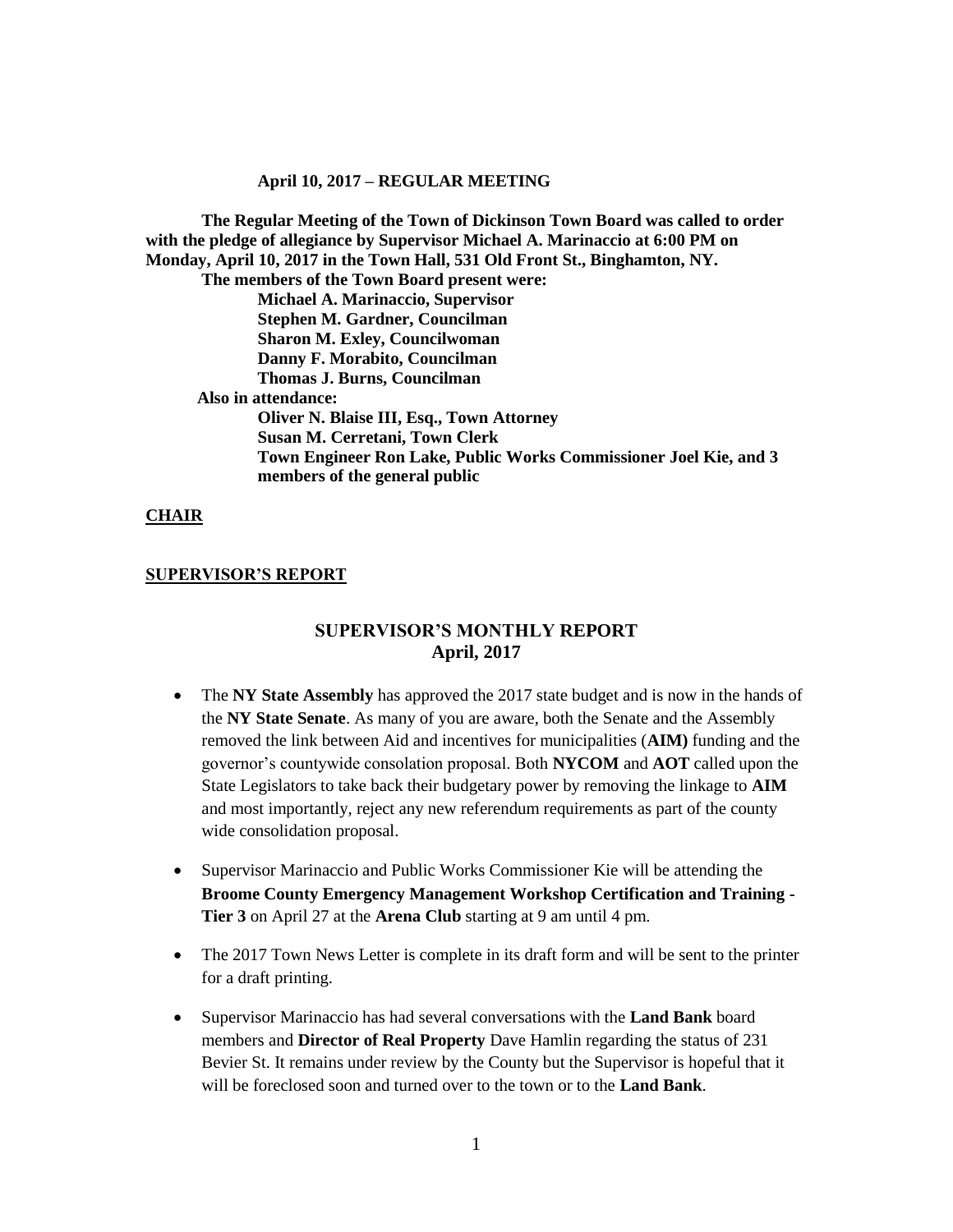#### **SUPERVISOR'S REPORT CONTINUED:**

- At the Supervisor's request, Town Clerk Cerretani and Administrative Assistant Wike have been researching the use of credit cards to pay for water and sewer bills and various town fees both in person and on line. A full report will be available soon and presented to the board for their review.
- The next Association of Towns & Villages meeting will be held on April 27, 6:30 pm, at the **Relief Pitcher** located on Conklin Avenue. Guest speaker is Tom Kowalik who will present **Clean Energy Communities**, and talk about non-matching grants that will be available for both small and large communities.
- In regard to the **Shared Services Property Tax Savings Committee** which the Supervisor is a member of, now that the Governor's initiative has been voted down, Mr. Marinaccio believes that this committee will dissolve and reform into a committee that will be composed of local municipal leaders and possibly school district representatives. The Supervisor will have more on this as it evolves. The Supervisor has scheduled a representative from **Tompkins County** to do a presentation on how they formed a **Health Insurance Consortium** which involves the County, the City and surrounding towns. This took 3 years, but it has proven to control the cost of health insurance. The presentation is also in flux because of the changes of the committee. The Supervisor will be meeting the County Executive for further discussion.
- Supervisor Marinaccio attended the  $1<sup>st</sup>$  quarterly County Executive meeting on March 30. It was well attended. Topics covered: Snow storm, shared services, County IT program, etc.
- The **Color Run** took place last Sunday and all reports point to another successful event. Total participation is not clear but it was between 3 and 4 thousand.

### **Code Violations Report:**

Appearance ticket issued to 8 Stearns Rd for violation of Property Maintenance Sanitation Code.

### **Dog Control**

This report covers both the town and the village: Dog missing but later found locked in laundry room. Stray dog found on Glenwood Rd. Captured aggressive dog who would not allow people to come or go to the **Polish Community Center**. Dog being walked without leash, owner received a written warning.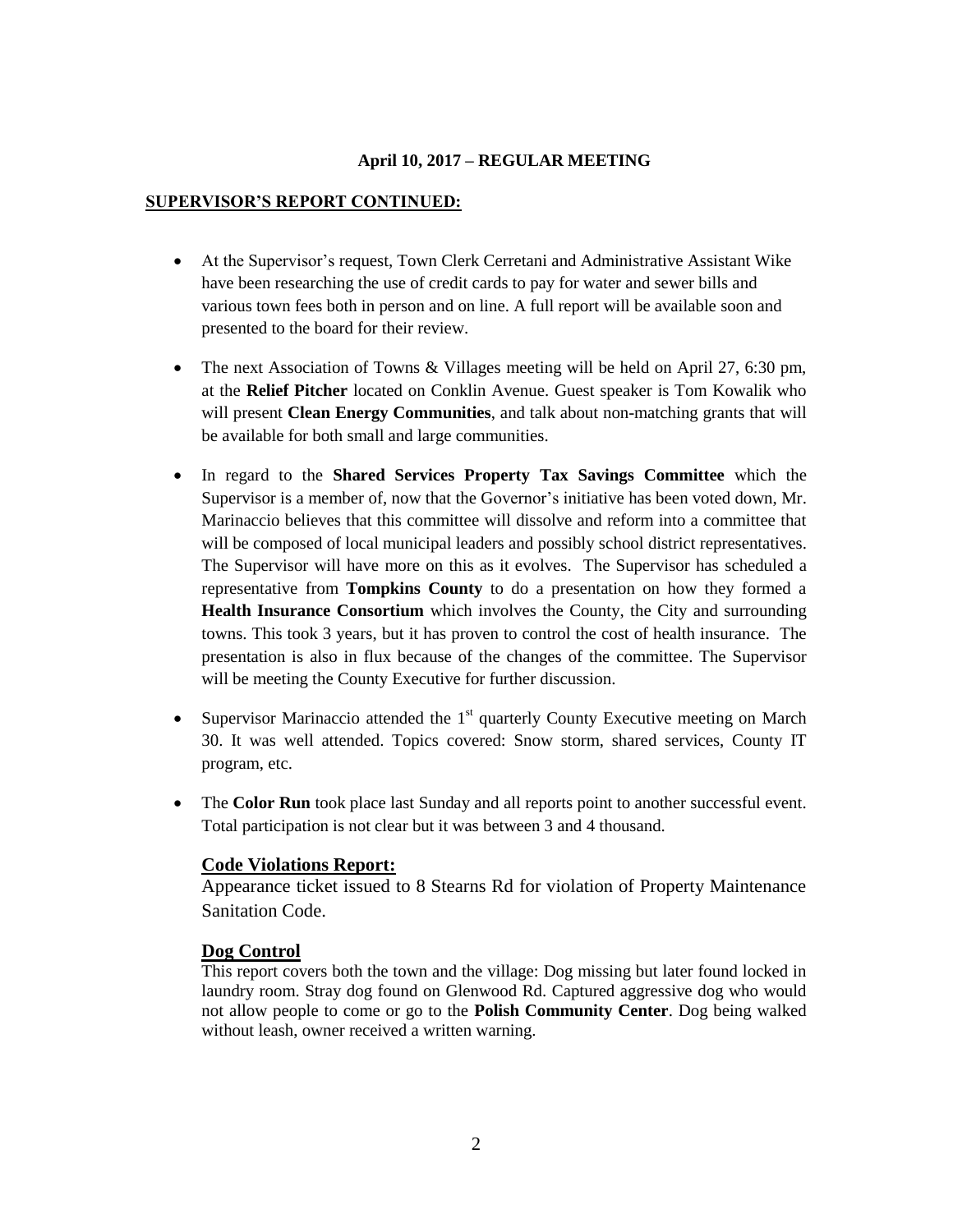# **NYSEG Warning Letter:**

No warnings issued

Supervisor Marinaccio reported that he received a notice from Senator Akshar regarding the **CHIPS** allocation (**Consolidated Local Street and Highway Program**) in the amount of \$25,404. \$4,835 for winter recovery and \$5,798 for 2018 **Pave New York**.

### **PUBLIC COMMENTS**

Resident Jim Love had several questions about the implementation of the use of credit cards for town fees. Mr. Love asked who would pay the merchant fee. Mr. Love is of the understanding that the town cannot charge someone more money to use a credit card than to use cash or check. Supervisor Marinaccio stated that we are still in the process of researching and will have more answers shortly.

# **COMMITTEE REPORTS**

### **PUBLIC WORKS**

Councilman Gardner reported that Public Works Commissioner Kie, Code Enforcement Officer Rafferty and Town Engineer attended a training session this week.

# **FINANCE**

- o **SUPERVISOR'S MONTHLY FINANCIAL REPORT** Councilman Morabito made a motion to accept the **January, 2017 Supervisor monthly report** seconded by Councilman Burns. All in favor.
- o **TOWN CLERK MONTHLY FINANCIAL REPORT** Councilman Morabito made a motion to accept the **March Monthly Financial Report** for the **Town Clerk in the amount of \$1,554.20.** On a motion by Councilman Morabito seconded by Councilman Burns. All in favor.

| <b>Town Clerk's Report</b>              |            |
|-----------------------------------------|------------|
| March 2017 in the amount of \$1,554.20: |            |
| <b>NYSDOH</b>                           | \$00.00    |
| NYS Ag & Markets spay/Neuter program    | \$73.00    |
| <b>Supervisor Town of Dickinson</b>     | \$1,554.20 |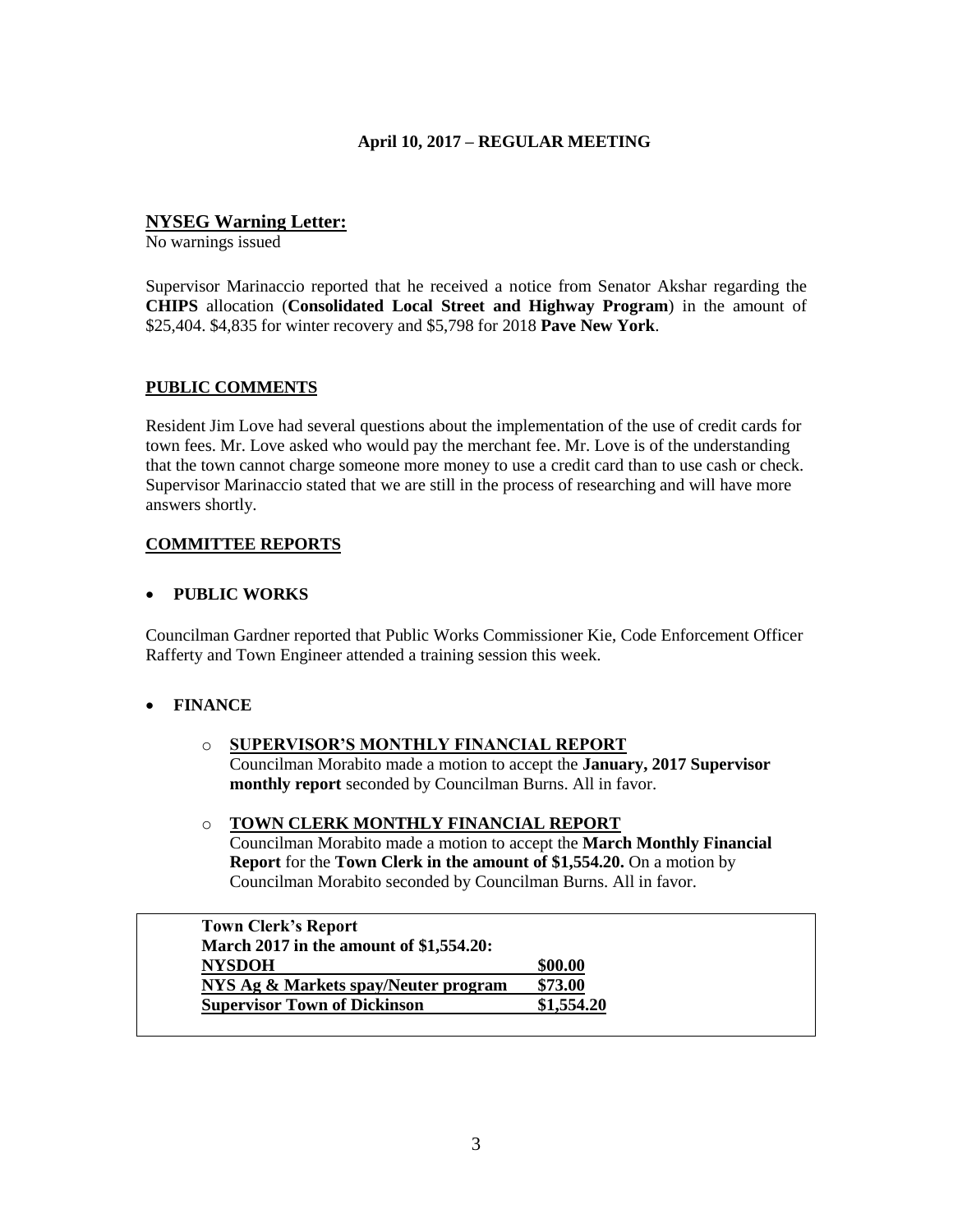### o **ABSTRACTS FOR APPROVAL**

On Motion from Councilman Morabito, seconded by Councilman Gardner to approve **abstract # 4**, dated **April 10, 2017** in the amount of **\$498,250.53.** Vote Ayes- 5, Nays-0, Absent-0.

Supervisor Marinaccio voting Aye Councilman Gardner voting Aye Councilwoman Exley voting Aye Councilman Morabito voting Aye Councilman Burns Aye Unanimously passed and noted as duly adopted.

### **Abstract Summary of Audited Vouchers for Funds respectively in the amount(s) of \$498,250.53.**

| <b>General Fund</b>          | \$62,838.68  |
|------------------------------|--------------|
| <b>Part Town</b>             | \$100.00     |
| <b>Highway</b>               | \$14,458.00  |
| <b>Fire districts</b>        | \$0.00       |
| <b>Light Districts</b>       | \$237.81     |
| <b>Sewer Operating Dist.</b> | \$364,429.64 |
| <b>Water Operating Dist.</b> | \$56,186.40  |

**Voucher #4 for April 2017 year in the amount of \$:498,250.53.** 

#### **PERSONNEL**

o Nothing to report at this time

#### **PLANNING**

o Nothing to report at this time

#### **APPROVAL OF MINUTES**

On a motion by Councilman Gardner seconded by Councilwoman Exley to approve the **Work Session Meeting Minutes of March 06, 2017 and Regular Meeting Minutes of March 13, 2017**. All in favor.

Vote-5 Ayes, Nays-0, Absent-0.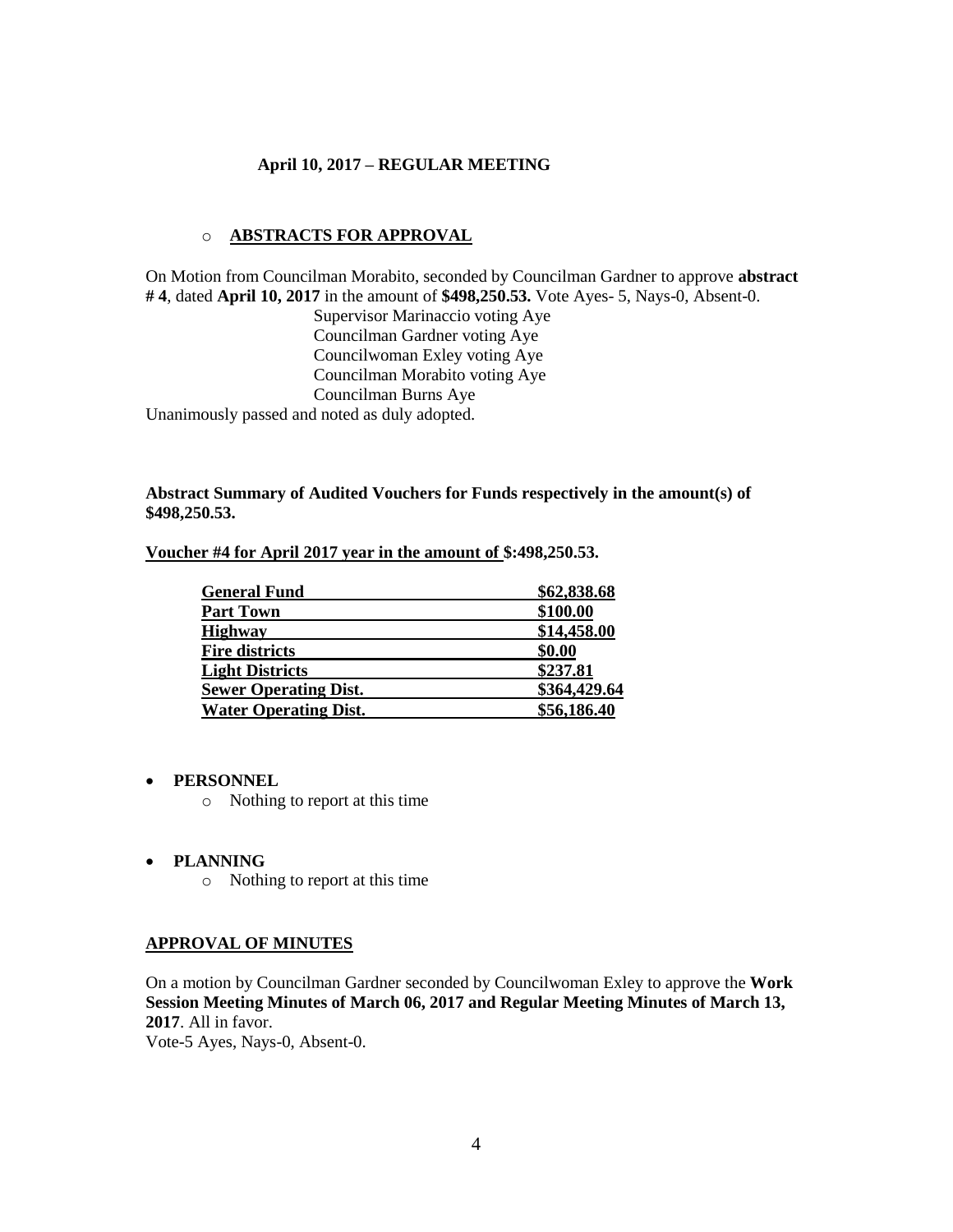### **ATTORNEY**

### **RESOLUTION 2017- 7**

The following Resolution was offered by Councilwoman Exley, who moved its adoption, seconded by Councilman Gardner to wit:

BE IT RESOLVED, by the Town Board of the Town of Dickinson, Broome County, New York as follows:

### **RESOLUTION: DESIGNATING MAY 20, 2017 AS MUNICIPAL CLEANUP DAY FOR THE TOWN OF DICKINSON**

The question of adoption of the foregoing Resolution was duly put to a vote on roll call which resulted as follows: All in favor. Vote Ayes –5, Nays – 0, Absent-0.

> Supervisor Marinaccio voting Aye Councilman Gardner voting Aye Councilwoman Exley voting Aye Councilman Morabito voting Aye Councilman Burns voting Aye

All in favor. Resolution on file in the Clerk's Office. A copy of the resolution will be forwarded to Broome County.

Public Works Commissioner Kie stated that we will accept 8 tires per household. By law we cannot collect electronics and hazardous materials. Those items must be taken to the Broome County landfill for disposal. The Broome County Landfill has a schedule posted online.

### **LOT SIZE FOR RURAL AREAS**

Attorney Blaise stated that Code Enforcement Officer Rafferty will check with the Health Department and get back to the board with suggested minimum lot sizes.

### **FENCING LAW**

Attorney Blaise provided samples of fencing codes from the Town of Union and the Town of Binghamton. After a brief discussion it was decided that the board members should take a look at the sample codes and bring it back for discussion next month.

Attorney Blaise informed the board that he will have his partner cover the May  $1<sup>st</sup>$  work session as he has a trial scheduled in Syracuse.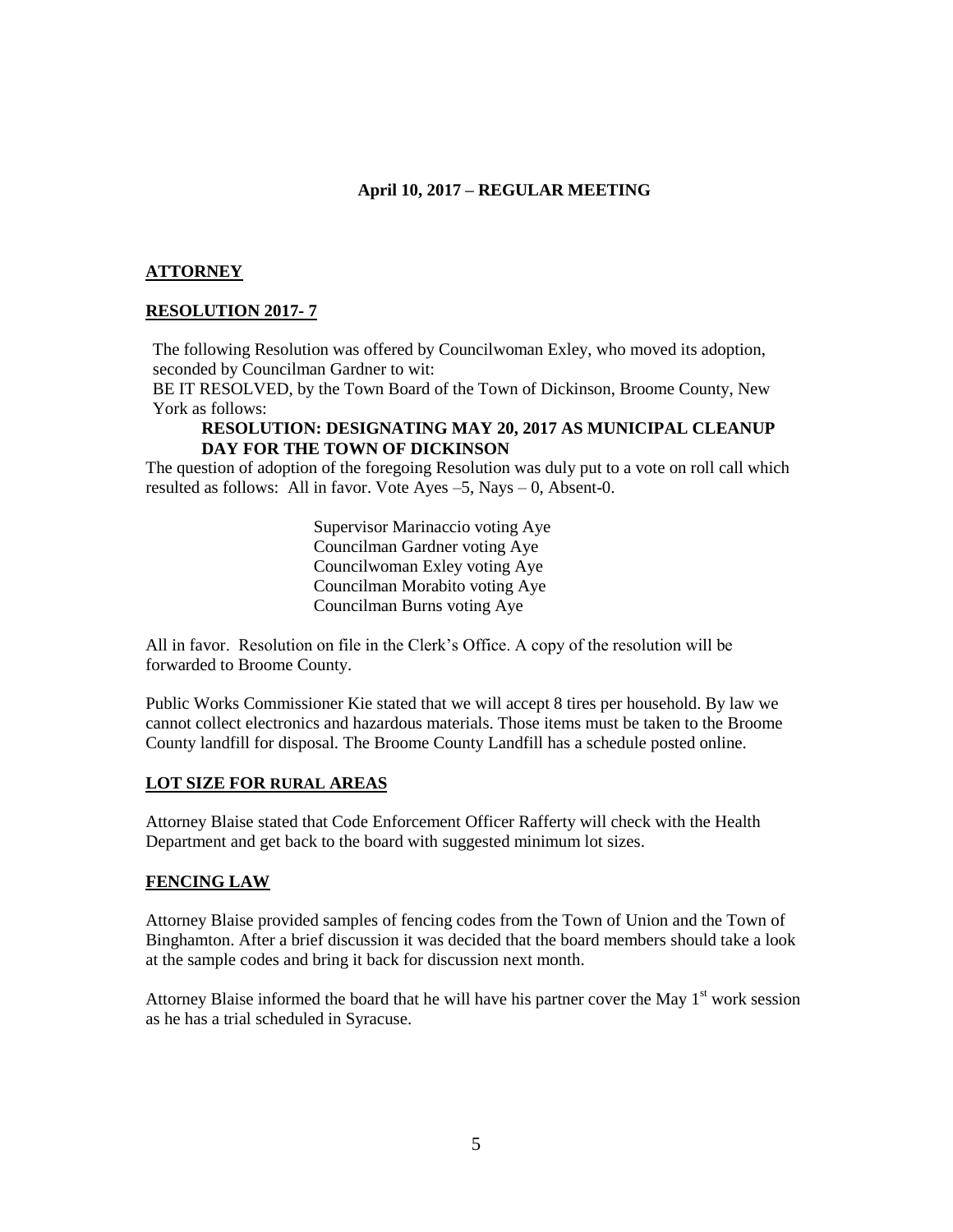### **PUBLIC WORKS – WATER & HIGHWAY DEPARTMENT**

- Public Works Commissioner Kie reported that it has been discovered there is an excess amount of water being dumped into the sewer in the Lawson Court/Sunrise Drive area. The possible sources could be runoff from gutters, sump pumps or broken pipes. Mr. Kie stated that they will have to camera the lines and investigate the cause and correct the problem.
- Public Works Commissioner Kie asked the board to consider the purchase of a device that would enable Public Works and the Water Department to map the town's infrastructure in detail by the use of a **Trimble GPS** camera system. The unit, software and licensing fee cost is approximately \$10,000. Supervisor Marinaccio would like to do more research on it.
- Public Works Commissioner Kie reported that he had a meeting with the County and **SUNY Broome** regarding the water line at **BCC**. It was determined that either the County or **SUNY Broome** is the owner of the line. However, neither **SUNY Broome** nor the County has the funds to repair the line. Mr. Kie suggested that the three entities draw up an agreement and split the expense three ways. The total cost won't exceed \$80,000. The line will ultimately be turned over to the town. Because there are time constraints with the **Agency** project, Mr. Kie asked the board to immediately put it to a resolution to authorize the town to pay one third of the cost to replace the water line not to exceed a total expense of \$80,000.

### **RESOLUTION 2017- 8**

The following Resolution was offered by Councilman Burns, who moved its adoption, seconded by Councilman Gardner to wit:

BE IT RESOLVED, by the Town Board of the Town of Dickinson, Broome County, New York as follows:

**RESOLUTION: AUTHORIZING THE TOWN TO PAY ONE THIRD OF THE COST TO REPLACE AND RELOCATE THE SECTION OF WATER MAIN LOCATED PARTIALLY ON SUNY BROOME PROPERTY BENEATH THE PROPOSED IDA PARKING LOT UP TO THE METERING PIT ON VANWINKLE DRIVE NOT TO EXCEED A TOTAL COST OF \$80,000.** 

The question of adoption of the foregoing Resolution was duly put to a vote on roll call which resulted as follows: All in favor. Vote Ayes –5, Nays – 0, Absent-0.

> Supervisor Marinaccio voting Aye Councilman Gardner voting Aye Councilwoman Exley voting Aye Councilman Morabito voting Aye Councilman Burns voting Aye

All in favor.

Attorney Blaise noted that this would be an intermunicipal agreement and that the town will be taking ownership of the water line.